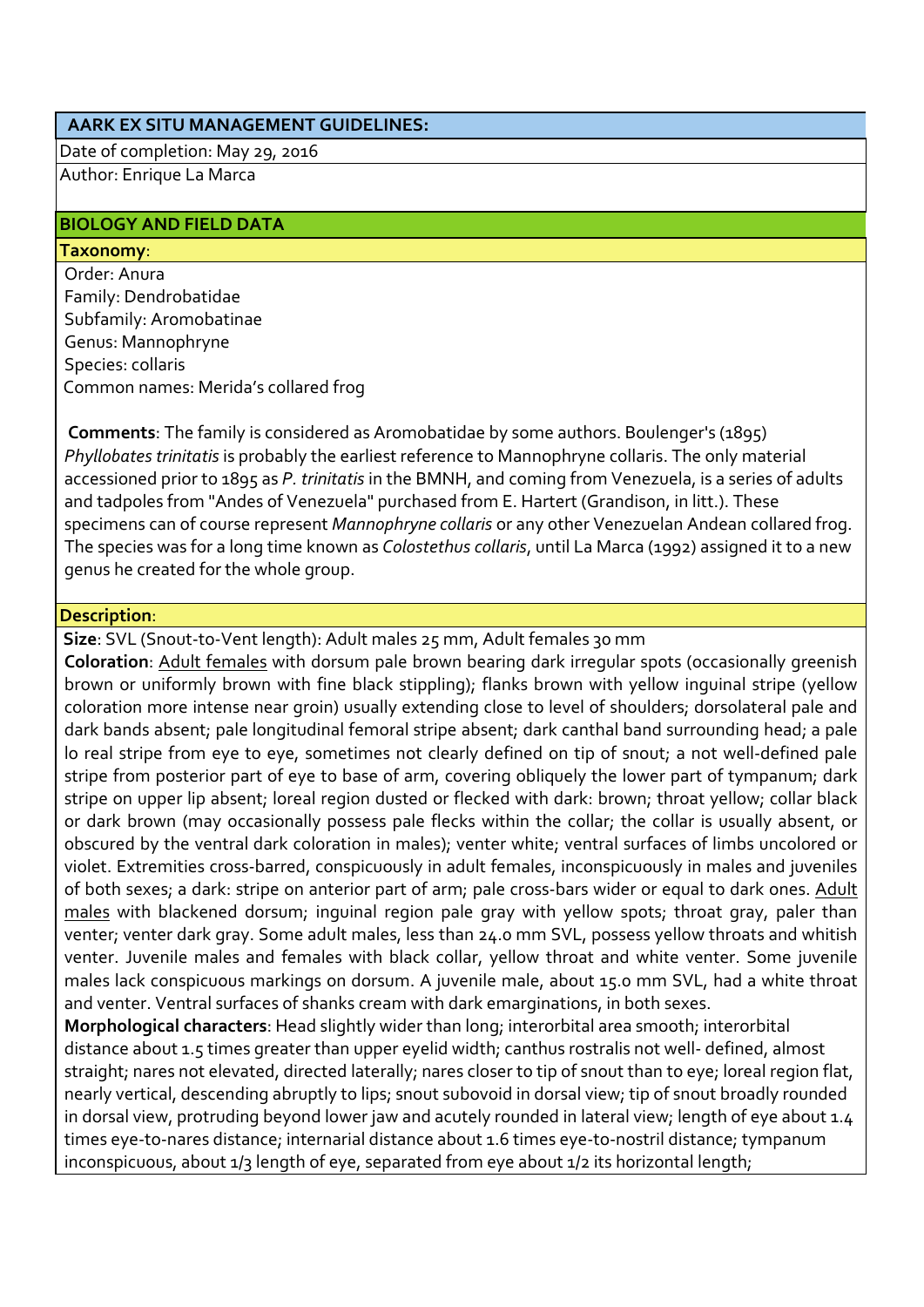supratympanic fold absent; a single, rather large tubercle at rictus; tongue rounded, entire. Posterior 1/2 not adherent to floor of mouth; choanae rounded, almost completely concealed by palatal shelf of maxillary arch; maxilla and premaxilla toothed; teeth short.

Dorsum, flanks and venter smooth; palmar tubercle single, rounded, about 4 times size of thenar; thenar tubercle oval, about 1.5 times longer than wide; no supernumerary tubercles; subarticular tubercles rounded, elevated; moderate-sized pads; largest pad on third finger, almost covering tympanum when placed on it; pads wider than long, pad on third finger about 1.6 times wider than adjacent phalanx; fingers free; second and third finger bearing conspicuous lateral fringes; a keel runs along outer and inner lateral parts of fourth finger; first finger equal in length to second: third finger not swollen in males. Cloacal opening at about midlevel of thighs, directed ventrally, covered by a short and thick vent fold; free margin of vent fold scalloped; shanks, thighs and tarsi smooth above and below; strong tarsal fold from base of pad on first toe, running along outer part of that toe and then obliquely to midline on tarsus; tarsal fold not ending in tubercle, not flattened at the end; outer metatarsal tubercle rounded when viewed from above, subconical in lateral view; inner metatarsal tubercle oval, 1.5 to 2.0 times longer than wide, about twice as large as outer; no supernumerary tubercles; distal subarticular tubercles rounded, proximal oval; subarticular tubercles flattened; foot web formula: 12.0 l.Oll2.0- l.Olli2.0-1.5IV2.0-2.0V; toes with flap-like lateral fringes; flap-like fringe along outer edge of fifth toe from base of pad to middle of metatarsus; pads wider than long; largest pad on fourth toe, about 1.3 times wider than pad on third finger, about l. 7 times wider than adjacent phalanx; heels do not touch when thighs are held at right angles to body axis, reaching to anterior corner of eye when legs are adpressed forward.

Note: Development of the collar that is distinctive in this species initiates in the late stages of the tadpole' s ontogeny. The melanophores that usually are widespread throughout the venter of younger tadpoles become restricted in late stages to the throat and chest. This fine dark stippling becomes more evident as a collar once metamorphosis is completed. The juveniles of both sexes bear this character. The collar of juveniles is solid,

#### **Longevity**:

No records of longevity are known from wild animals. Captive frogs have been kept for up to 3 years, being already adults when captured, suggesting they may reach an age of four or more years in nature.

## **Zoogeography/ecology:**

**Distribution**: The range of distribution of the species is restricted to the Andes of Estado Mérida, Venezuela. Main range of distribution is along the terrace where the city of Merida is located.

**Habitat**: *Mannophryne collaris* is a diurnal and terrestrial frog that lives along cascading but also in slow water streams under seasonal semideciduous montane forests. This type of humid mountain forest is characterized by an annual average precipitation between 1100- 2200 mm, and an average annual temperature between 18- 24°C, parameters that could be used as useful predictors of the occurrence of collated frogs in places previously not collected.

**Population**: There is not a current estimate of numbers of the putative remaining populations, which must be at is lowest value ever. When present, it is a locally abundant, but it is in decline in most parts of its range. The main threat to the species is habitat destruction and alteration, due primarily to agriculture (for both crops and livestock), infrastructure development for human settlement within and in the vicinity of the city of Merida, as well as for tourism development. In addition, pollution may also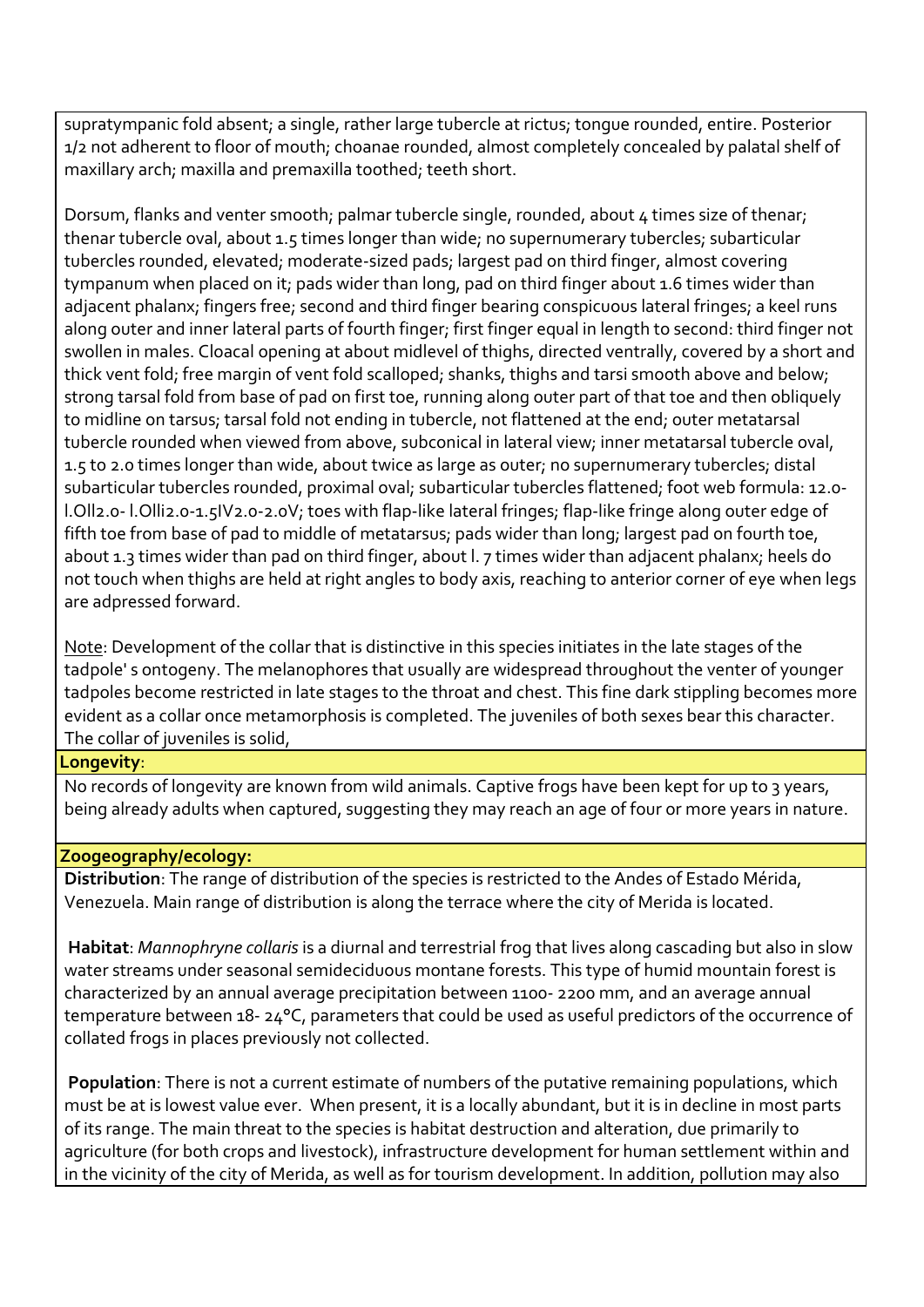be contributing to the observed declines.

**Status**: Endangered B1ab(iii,iv,v)+2ab(iii,iv,v). Listed as Endangered, because its Extent of Occurrence is less than 5,000 km2 and its area of occupancy is less than 500 km2, its distribution is severely fragmented, and there is continuing decline in the extent and quality of its habitat, and in the number of mature individuals.

#### **Diet**:

There is not a single research on the preferred food items of the species in the wild, but it is suspected to feed on different kind of small arthropods and their larvae.

## **Reproduction**:

**Sexual maturity/age at first breeding**: In captivity, it appears to be at least two years. After a year of hatched from eggs, individuals are immature juveniles, although changes in coloration indicate they are already males or females.

**Seasonality**: Frogs start to breed at the beginning of the rainy season, both in the wild and in captivity. In captivity they appear to bread all year round, although there is no breeding activity at the climax of the dry season.

**Eggs/oviposition/clutch size/ development**: Eggs are laid on land and the male protects them. When hatched, male carries the larvae on his back to water where they develop further. Clucth size ranged from 9 to 20 eggs. Development takes about two weeks from eggs to free swimming tadpoles; and about two months to complete development into small froglets.

**Tadpoles**. Once hatched from the eggs, tadpoles are carried on top of a male specimen; the male then carried them to a nearby water body. In the literatures there is only a single report of total number of transported larvae: a male that was carrying 3 tadpoles on dorsum. We have seen males with 7 transported larvae.

The free swimming tadpoles have an oval body and a relatively slender caudal musculature. The spiracle is sinistral and the cloacal opening is dextral. The denticle row formula is 2/3; the second upper row and the first lower row are medially interrupted; the upper lips have a wide diastema; the lips usually bear a single row of alternating papillae. Labial papillae are small. The beaks vary from poorly to well keratinized and usually bear small serrations on the edges. Mannophryne neblina has minute crenulate serrations giving a first impression of a smooth beak.

## **Activity and other notable behaviour**:

The most elaborate behavioral patterns of dendrobatid frogs occur in members of the genus Mannophryne, and M. collaris is not an exception. Courtship and aggressive behavior have been reported for the species, and it is already known that females are more aggressive than males.

Aggressive Behavior. Females of *Mannophryne collaris* are known to be highly aggressive and more territorial than males, a situation common to other *Manophryne* but quite unlike of that seen in many other dendrobatid frogs (which is the reverse case). It has been hypothesized that parental care may be related to the behavior of females being more aggressive than males. Since transport of tadpoles in these collared frogs is carried out exclusively by males, females may engage more freely in close contact attacks that could otherwise be harmful for transported larvae. In the wild, females usually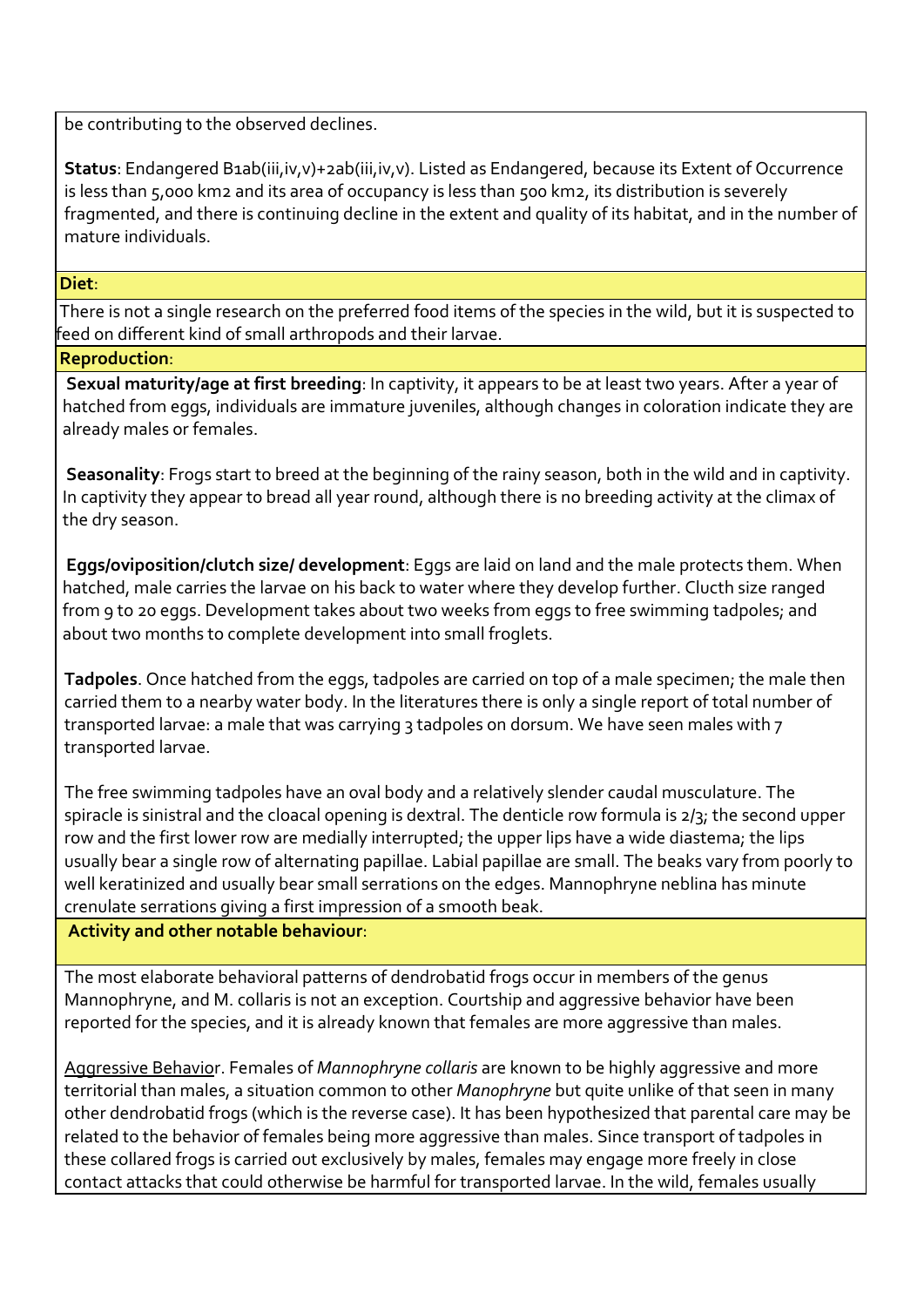occupy shores or elevated positions on rocks in a stream. The number of adult females on a rock seems to be in direct correlation to the number of crevices in the rock. Such crevices usually enable juveniles to escape aggressive contact with adults, but the latter may also use the crevices when disturbed or to avoid predation. These observations are helpful when trying to imitate the natural conditions in ex-situ captivity facilities. Females may defend fixed territories for months, as suggested by similar behavior in *M. trinitatis* (more than a month) and *M. herminae* (at least two months).

Estimated female's territory size in *M. collaris* has been stated to be no more than 0.30-0.40 m in diameter. Females usually attack any individual intruding their territories. The aggressive behavioral display starts with the female facing the intruder, adopting an upright posture and slowly pulsating the bright yellow throat. The intruder frequently retreats after this challenge. lf the intruder does not retreat, the resident female hops to the intruder and repeats the throat challenge. lf this also fails, the resident female jump at the intruder, landing directly on the opponent's head. lf the intruder still resists, the resident female engages in a brief pushing match or wrestling bout, in which both the resident and the intruder stand on their hind legs, leaning against and attempting to push each other off the rock. The opponents may also engage in wrestling bouts, in which both the resident and the intruder stand on their hind legs, leaning against and attempting to push each other off the rock. The opponents may use the forelegs for grappling, while engaging in these upright fighting, stiffening their forelegs. Wrestling bouts involving just female-female interactions have not been observed in *M. collaris*. Female opponents of the species may engage in wrestling involving clasping the other around the head. Wrestling bouts between males have not been reported for *M. collaris*, but in similar species male-male encounters are usually started with some kind of threat by one of the males, although in most malemale encounters the resident male attacks intruders without any preliminary threat. Males do not seem to pulsate the throats in the manner characteristic of females. Males also appear to be less aggressive than females, and it has been suggested that males do not fight to defend territories against all intruders but rather fight with potential reproductive competitors, because it is unlikely that a parent frog transporting larvae can defend a territory. Males seem to use rapid color change, from brown to black, for visual communication. Brown coloration in males seems to deter attack by black males, as evidenced by the little incidence of aggression from black males to juveniles, and the apparent inhibition of agonistic behavior when black males tum brown after a given encounter. In this context, it is interesting to note that tadpole-carrying males are invariable paler than any other males.

Courtship Behavior. Courtship behavior is well known for M. collaris. The males of this species usually select high calling-places on rocks, logs, or floating vegetation near the female' s territories. The males usually attract females by jumping up and down, in a courtship that also involves vocalizations accompanied by visual displays (change of color from brown to black). Males may run quickly in a sideways motion along a rock or log. The males may raise their bodies on all four legs in an exaggerated pushup. The males slowly approach the female, stopping frequently every 5-8 cm, sitting and calling for 10-15 seconds. Then, they lower their heads and body to an almost horizontal position, crawling backwards a few steps and jumping upwards. A variant of this behavior is to assume the exaggerated pushup position after calling, then moving backwards a few steps while turning slightly laterally and then jumping. The males maintain a bipedal position for a few seconds, taking one or two steps towards the female before returning to the sitting position. In some instances, a second jump may follow after the sitting position was reassumed. These visual displays are usually made at a distance from the female, although a male may follow a female that moves away, eventually making contact with her.

Note: The female's lack of receptivity is expressed in the form of threat displays, or chases with or without contact, in the manner described above for agonistic encounters. The female following the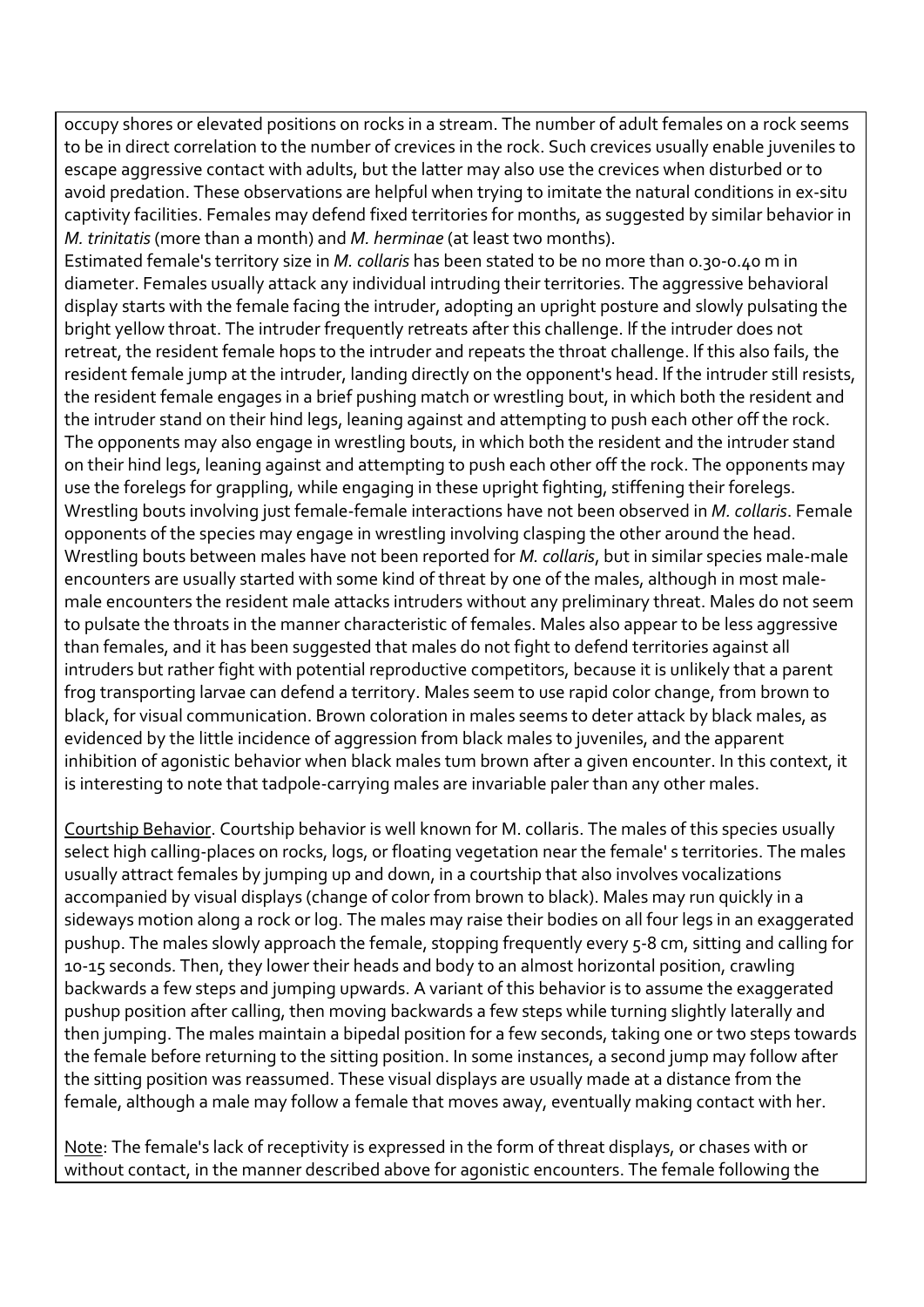mate once he turns away after performing calls and dancing shows the female's receptivity. The male leads the female to a site to deposit eggs (usually a rolled dead leaf, although it may be under rocks or moss. Displacements to the ovipositing site may cover more than 1 m. A single example is known for *M. collaris* in which a male lead a female for more than 7 m before reaching the place to deposit the egg mass. Once the female began to follow the male, the leading mate performs no further calling or dancing.

## **MAINTENANCE IN CAPTIVITY**

## **Accommodation**

# **Adult animals**:

Newly metamorphs and juveniles are kept in small plastic containers that are provided with permanent water and a paper substrate upon which a small hiding receptacle (like a half cut coconut shell) is provided.

## **Larvae**:

Tadpoles are kept in plastic or glass containers filled with pebbles, rocks, aquatic plants and a permanent aeration supply. Rocks are provided to facilitate the metamorphosing tadpoles climbing to higher places. Once the tail is reabsorbed, specimens are moved to plastic containers with a small patch of water and relatively dry parts with hiding places.

Up to 20 tadpoles are kept in plastic 'larvaria'; once development is reached, they are moved to smallsize vivaria.

# **Life-support details**:

Facilities are designed to provide captive frogs conditions closely resembling those found in nature. Reproductive parents are kept in large terraria with abundant vegetation and hiding places, as well as running water and simulated rain periods. An isolated room is devoted to raising a variety of food items to the froglets and adult frogs. The invertebrate food-supply' facility provide a reliable and varied livefood items for all stages of the species, and are complemented with vitamins and mineral supplements.

## **Diet**

# **Food items**:

**Adult**: Fruit flies (*Drosophila melanogaster*), cricquets (*Acheta domestica*), wax moths larvae (*Galleria melonella*), mealworms (*Tenebrio molitor*), weevils (*Sitophilus* spp.), juvenile pill-bug (*Armadillidium vulgare*), Californian earthworm *Eisenia foetida*),

**Recent metamorphs and juveniles**: Fruit flies (*Drosophila melanogaster*).

**Larvae**: commercial droplets food for tadpoles, and commercial fish flake's food.

# **Feeding method**:

**Adults**: invertebrates are placed in shallow plastic lids within the terraria, in numbers according to size of prey item and size of the adult frogs, in enough quantities to be eaten within 24 hours.

**Larvae**: food is provided daily, in enough quantity not to make the water turbid (usually to be eaten within 12 hours or less).

## **Reproduction**

**Social structure**: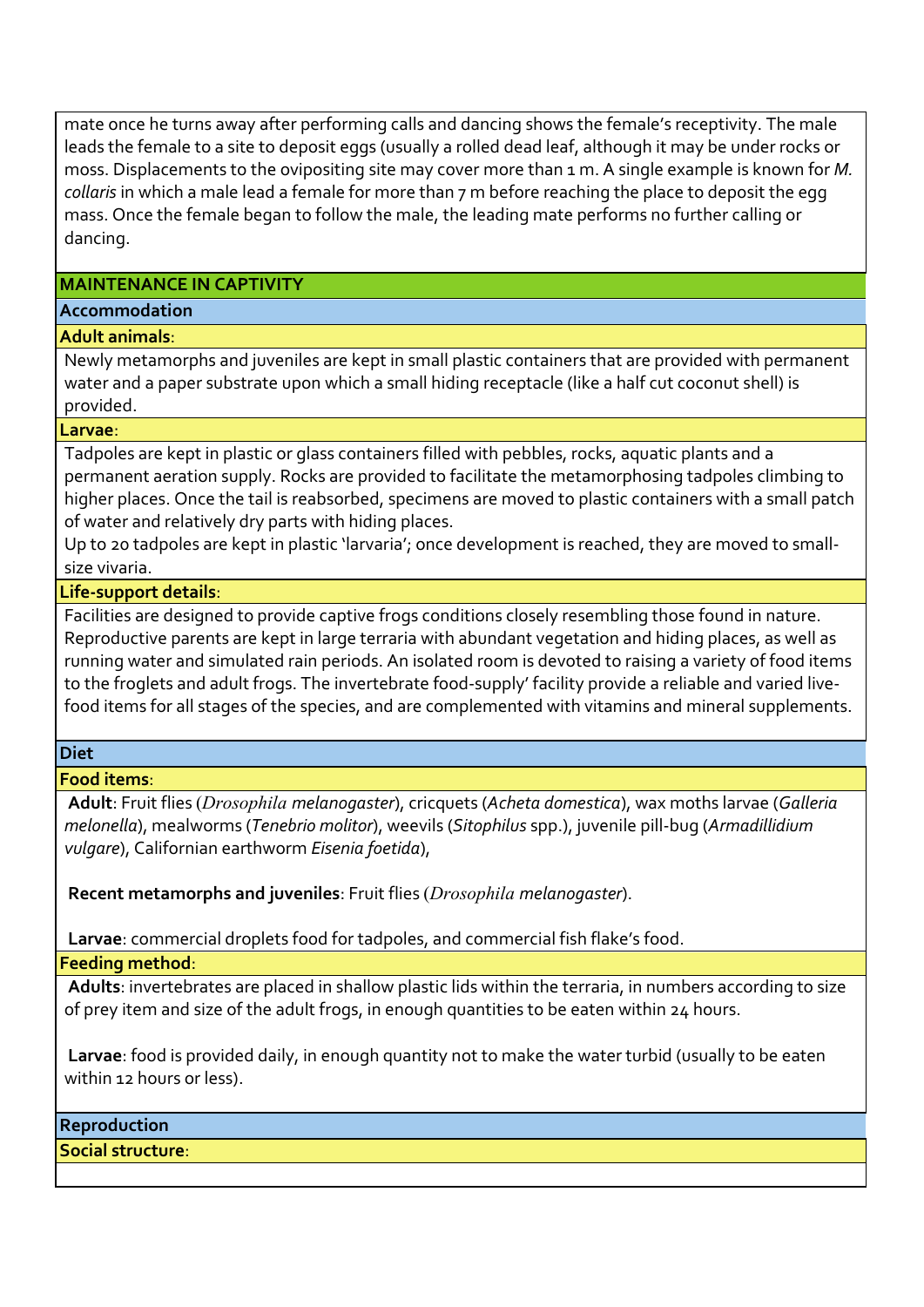Large terraria maintain 3 pairs (3 males, 3 females) of adult reproductive frogs.

# **Courtship and spawning**

Courtship and spawning take place within the large terraria. There is plenty of hiding places for the frogs, and they are left unsupervised for about 18 hours, reason why we have not been able to see these events. Spawning almost always (>80%) takes place below coconut halves provided as shelters, and the rest under decaying leaves that have been placed within terraria on purpose. The terraria are supervised every other day for egg masses.

## **Care of eggs and larvae**:

**Eggs**: egg masses are taken away from the terraria were reproductive pairs inhabit in order to avoid damage. Eggs are then placed on top of a flat rock that is placed inclined towards (and in touch with) a small water deposit (kind of a small pond). They are covered with humid decaying leaves that are not in touch with the egg mass.

**Larvae**: Once hatched from the eggs, larvae are placed in a separate plastic container (we call the "larvaria") with shallow water that is oxygenated with an aquarium air pump. The bottom of these larvaria are free from objects, or are filled with small rounded peebles.

## **Other details**:

## **Handling and transport**:

Specimens are caught with hand nets and plastic gloves. Transport in done within plastic containers.

## **Population management**:

The reproduction and rearing of Mannophryne collaris counted with an abundant and helpful literature on captive breeding of dendrobatid frogs. In spite of the low production of eggs, in every single reproductive event per mating pair, there is a high percentage or survivorship within each group. Specimens are kept apart taken into account the provenance place. Each phylogenetic line is maintained as a separated entity, following standard record-keeping protocols to avoid risks of interbreeding and minimize the risks of loss of genetic diversity.

Once the F1 specimens attain large juvenile and adult sizes, they are released in the field following strict protocols for re-introductions.

## **References**

**Unpublished reports and bibliography**:

Amphibian Ark. 2008. A guide to biosecurity and husbandry standards require for the safe and responsible management of ex situ populations of amphibians. Standards based upon CBSG/WAZA Amphibian Ex Situ Conservation Planning Workshop, El Valle, Panama, 12-15th February 2006- 2006.

Boulenger G. A.1912. Descriptions of new batrachians from the Andes of South America, preserved in